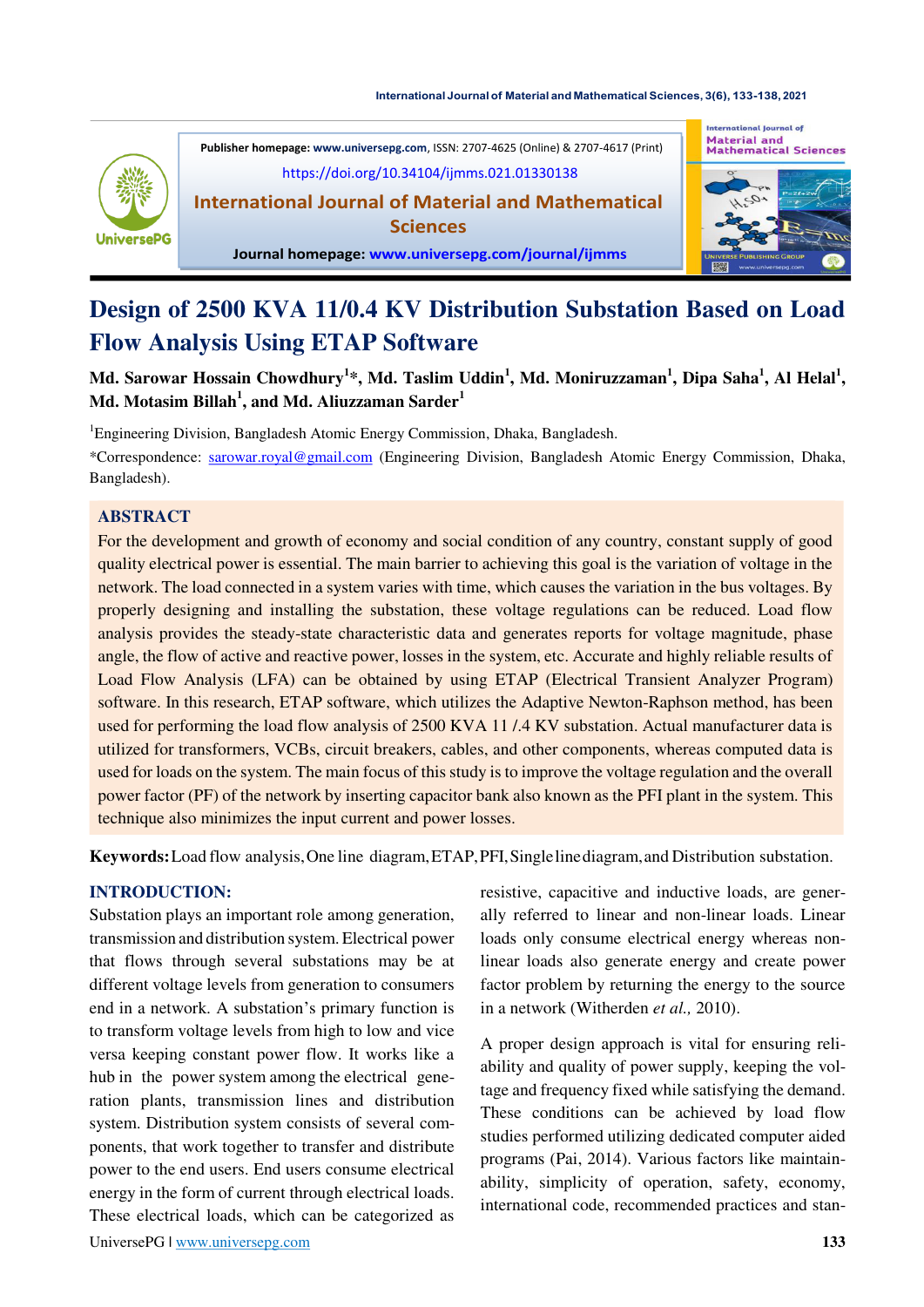dards must be taken into consideration in the design phase (Kezunovic *et al.,* 2010). Location of the proposed substation, single line diagram, full details of electrical equipment to be installed, layouts ofequipmentandprovisionformeteringunits, arrangement for voltage regulation, and power factor improvement (PFI) plant should also be considered.

## **Load Flow Analysis**

Load flow study is the best approach to find out the voltage, current, power at any point under normal or fault conditions in a system. The available tools for load flow analysis are Newton-based load flow solution, conventional Newton method, Newton-Raphson method, Fast Decoupled method, Gauss- Seidel method, etc (Stott, 1974; Stott & Alsac, 1974). Load flow analysis provides information about power generation, delivery, losses occurred in the network, branch current, voltage on buses, active, reactive and apparent power, etc (Katira and Porate, 2009). Load flow analysis reports are also required for operating the existing system satisfactorily and for the future expansion of the network (Ademola & kareem, 2014).

## **Power Flow Analysis using ETAP Software**

ETAP is an analyzer program containing documenttation elements and task-oriented program modules, which uses the Newton-Raphson method for analyzing the load flow. ETAP is faster than real-time and gives accurate, precise, and reliable outcomes (Baby & Sreekumar, 2017). The analysis provides steady-state characteristic data of active power, reactive power, voltage magnitude, voltage phase angles, system losses, and power consumption (Hasan *et al*., 2020; Shahriari *et al.,* 2012).

ETAP monitors the system network ac- curately and generates a detailed and organized representation of the output result (Ijeoma & Olisa, 2019). The obtained results from the analysis help to check the system voltage profile, phase angles, trans- former loadings, system losses, and contribution of our optimization technique (PFI plant) in system improvement.

# **Objectives**

The main objective of this paper is designing and simulating 2500KVA 11/.04 kV substation and analyzing the output data using Load Flow Result Analyzer, overcoming the voltage regulation problem, and improving the power factor for an optimal, safe, and reliable power system.

## **METHODOLOGY:**

For obtaining accurate results in ETAP, accurate and detailed parameters of electrical equipment are needed (Brown *et al.,* 1990). Here, we designed the model in ETAP inputting minimum parameters without sacrificing accuracy (Arockiya *et al.,* 2016).

For the non-availability of some parameters, we used typical values from ETAP Library. For Grid design rated power in KVA, rated voltage etc. are required. These values are essential for Grid design and are usually obtained from the power supplier. Generator rated power, voltage; PF, reactance, resistance, etc. are needed for modeling it accurately. This data can be derived from the manufacturer. Rated apparent power rated primary and secondary voltage, positive and zero sequence impedance with X/R ratio, earthing types, etc. are required for transformer modeling in ETAP. Connected load and largest motor to be started on the transformer characterized the rated apparent power of the transformer. Rated power of the motor, rated voltage, power factor, efficiency, inrush current, locked rotor current etc. are required for proper modeling of the Motor in ETAP. The largest motor to be started on the transformer dominates the system balancing. A group of low voltage loads merged into one load and modeled as a lumped load in a big system (Prabhu *et al.,* 2016).

The total power and power factor of a group are considered as the rated power and power factor of the lumped load.

## **One Line Diagram (OLD)**

According to the calculated loads and demand, we have designed a stable and reliable system network that can supply the required power with satisfaction. When designing the substation, special care is taken in feeding the normal load from regular bus bars and essential loads from emergency bus bars. The singlephase loads are connected to any one phase and the neutral, and the three-phase loads are connected straight across the 3-phase lines.

**Fig 1** represents the connection diagram of the substation, which consists of incoming or power feeder connection  $(11KV)$ , 2500 KVA 11/0.4 KV dry type distribution transformer, outgoing feeder for feeding the switchgear (VCB), circuit breaker, buses, cables, and various loads.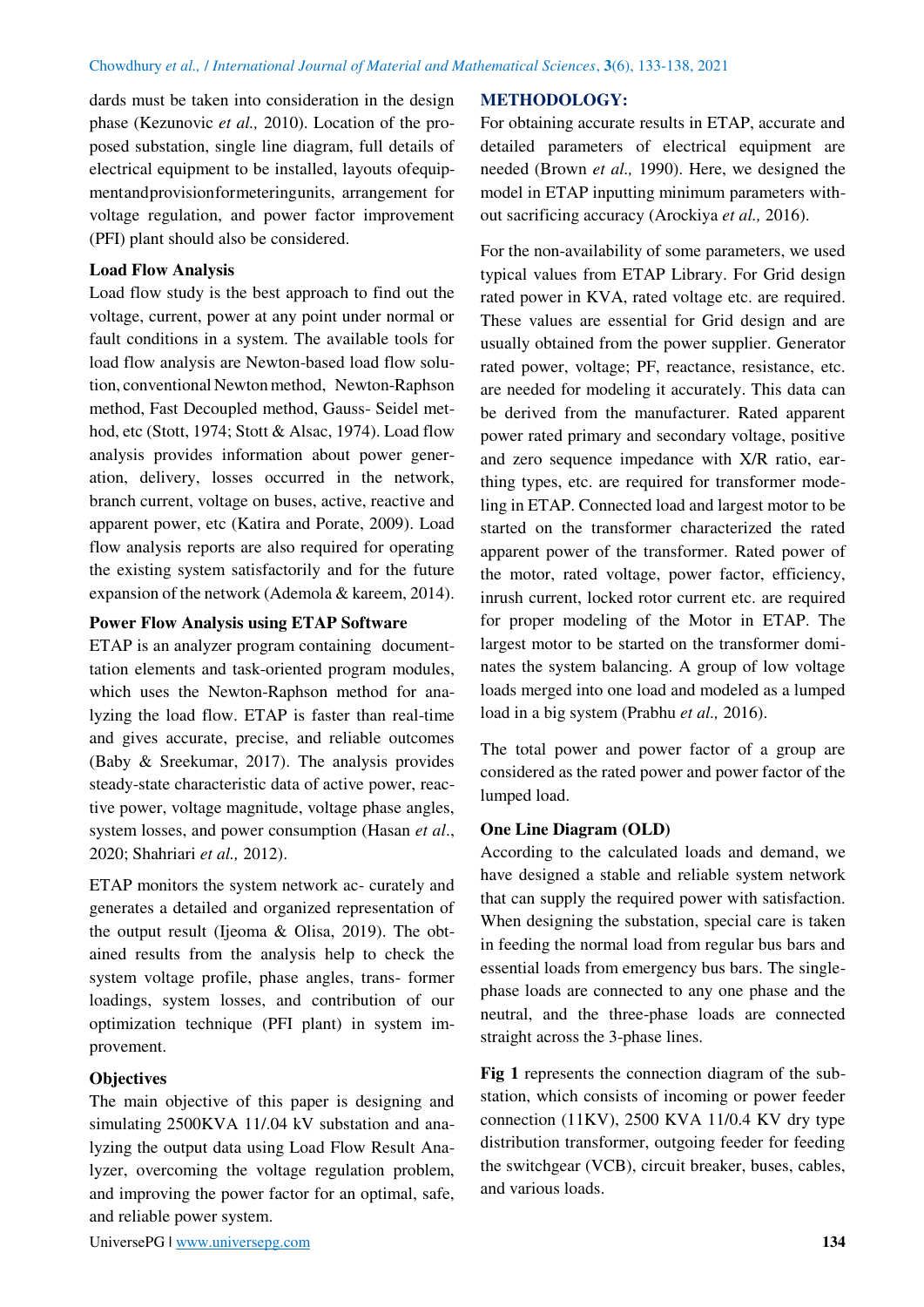#### Chowdhury *et al.,* / *International Journal of Material and Mathematical Sciences*, **3**(6), 133-138, 2021



**Fig 1:** OLD before Application of PFI Plant.



**Fig 2:** OLD after Application of PFI Plant.

**Fig 2** represents the one-line diagram of the overall connection of the 2500 kVA distribution substation. For improving the standard of the overall network, we used capacitor bank otherwise called the PFI plant as an optimal technique (Bhattacharyya *et al.,* 2011). A significant improvement in voltage regulation was noticed after the insertion of the PFI plant.

## **Simulation of the Substation in ETAP**

The one line diagram of 11/0.4 kV substation, shown in **Fig 1** and **Fig 2** have been considered for load flow analysis. The simulation was conducted using ETAP software for determining the power flow, system losses, power factor, and voltage profile of the total network. The PFI plant is connected to the load- bus side for optimal performance. The simulation reports of the network with and without PFI plant for different parameters are then compared.

# **RESULTS AND DISCUSSION:**

Load flow simulations give us result on one-line diagram and generate tabulation reports of calculated bus voltage, its magnitude, angle, currents, and power flow through the electrical network etc. We analyzed the output data for different values of equipment by using ETAP Load Flow Result Analyzer, which presents data in a compact and summarized way (Chandan *et al.,* 2017).

## **Simulation before Application of PFI Plant**



**Fig 3:** LFA before Application of PFI Plant.



**Fig 4:** LFA before Application of PFI Plant.

**Fig 3 & 4** shows the sub-stations one-line diagram before applying the PFI plant. By performing analysis using ETAP simulation, the result shows that the percentage (%) voltage regulation (drop) across the 2500 kVA transformer is 4.37, input power to the bus no. 03 is (1956+ j1323) kVA, and the total power factor is 82.83%, which accounts for the high power losses, and voltage drop.

## **Simulation after Application of PFI Plant**

**Fig 5** shows the load flow analysis after the injection of the capacitor bank into the network. The PFI plant consists of a total capacity of 1200 kVAR capacitors, which are in delta connection. After applying the capacitor bank, the system's voltage profile and power factor improved drastically, and total losses of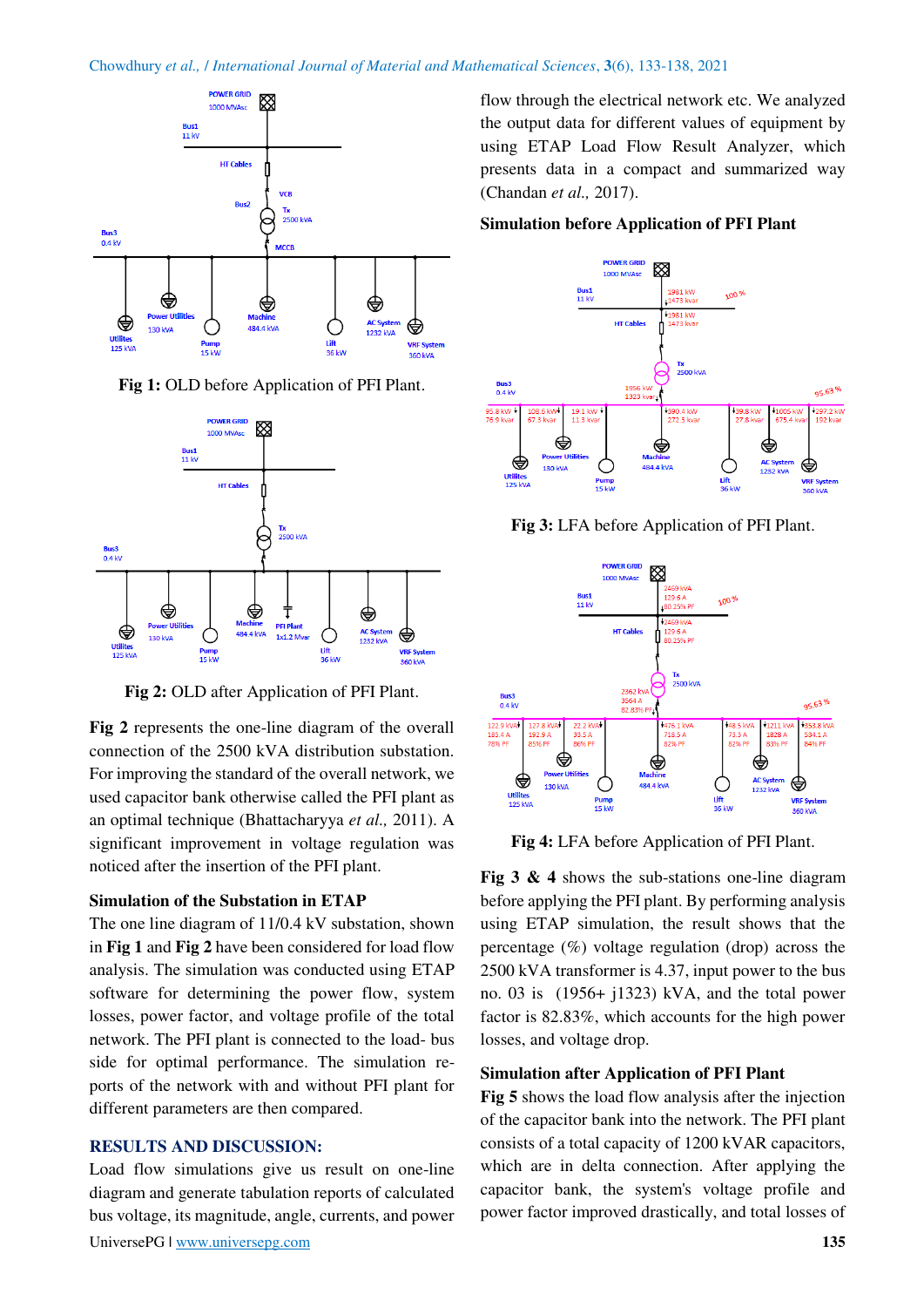## Chowdhury *et al.,* / *International Journal of Material and Mathematical Sciences*, **3**(6), 133-138, 2021

the system reduced significantly. The power level to the network improved from (1956+ j1323) kVA to  $(1978 + i171.3)$  KVA.



**Fig 5:** LFA after Application of PFI Plant.



**Fig 6:** LFA after Application of PFI Plant.

The low power factor (82.83%) caused the bus to flag critical, which improved extrinsically to 99.63%. The bus voltage  $(\%)$  was improved from 95.63 to 98. 62. Therefore it is obvious that the system's power factor and losses have improved dramatically. We also observed that the operating bus voltage (Bus 03) has increased significantly. The real power load supply was improved.

| <b>Table 1:</b> Parameters with/without PFI Plant. |  |  |
|----------------------------------------------------|--|--|
|----------------------------------------------------|--|--|

| <b>Parameter</b>        | Without<br><b>PFI</b> Plant | <b>With PFI</b><br><b>Plant</b> |
|-------------------------|-----------------------------|---------------------------------|
| Power Loss in TX (KW)   | 25.1                        | 16.7                            |
| Power Loss in TX (KVAR) | 150.4                       | 100                             |
| Voltage drop $(\%)$     | 4.37                        | 1.38                            |
| Power Factor $(\%)$     | 82.83                       | 99.63                           |

UniversePG l [www.universepg.com](http://www.universepg.com/) **136 136** 







From **Table 1** and **Chart 1 & 2**, we can observe that the indication of voltage regulation changes from critical situation to marginal condition but still lies in the under-voltage range. In addition, the losses on transformer have decreased.





From **Chart 3**, we can conclude that current drawn by different loads have decreased after the insertion of the PFI plant, which allows using lower capacity circuit breakers and minimizes the insulation cost of high capacity cables and other equipment.

From the reports, it can be concluded that the voltage drops are within the permissible limit, and the system's overall power factor has improved. The transformer's specified capacity is perfect, and there is adequate provision to meet the future load demand.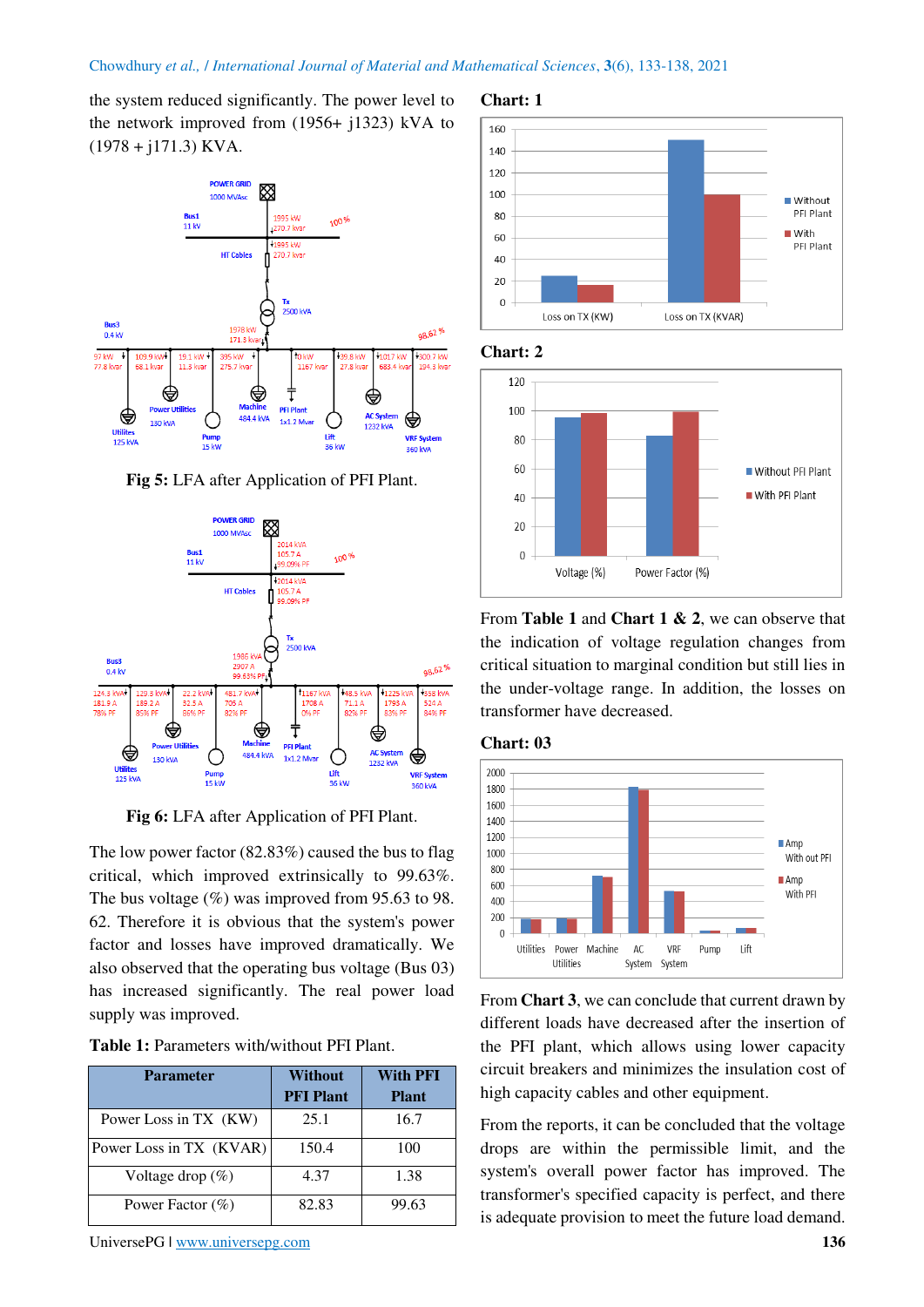# **CONCLUSION:**

In this paper, we designed a 3-phase 2500 KVA 11/0.415 KV distribution substation, with the details of equipment parameters and simulated on ETAP software. The substation is simulated with and without the PFI plant, and the obtained results are analyzed and compared. The results suggest that implementation of the properly sized transformer, rightly sized and placement of PFI plant, properly rated circuit breakers and cables, etc. improve the power factor, reduce the reactive power consumption, and improve the active power.

# **ACKNOWLEDGEMENT:**

I would like to express our gratitude and thanks to our colleagues for their support and advice in completing this paper successfully.

# **CONFLICTS OF INTEREST:**

The authors declare that there is no conflict of interest to publish it.

# **REFERENCES:**

- 1) Afolabi O.A., Fuller J. and Ali W.H., (2015). "Analysis of the Load Flow Problem in Power System Planning Study", *Energy & Power Engineering*, pp 509523, <https://doi.org/10.4236/epe.2015.710048>
- 2) Ademola and kareem A., (2014). "Power Flow Analysis of Abule-Egba 33-KV Distribution Grid System with real network Simulations.", IOSR *Journal of Electrical and Electronics Engineering*, **9**(2), **3**, Pp 67-80. [https://www.iosrjournals.org/iosr-jeee/Papers/V](https://www.iosrjournals.org/iosr-jeee/Papers/Vol9-issue2/Version-3/K09236780.pdf) [ol9-issue2/Version-3/K09236780.pdf](https://www.iosrjournals.org/iosr-jeee/Papers/Vol9-issue2/Version-3/K09236780.pdf)
- 3) Arockiya J., Prabhu X. and Sharma S., (2016). "Design of Electrical System Based on Load Flow Analysis Using ETAP for IEC Projects "*IEEE 6th International Conference on Power System (ICPS)*, pp-1-6.
	- <https://doi.org/210.1109/ICPES.2016.7584103>
- 4) Baby K., and Sreekumar K., (2017). "Load flow analysis of 66 kv substation using Etap software." *International Research Journal of Engineering and Technology,* **2**. [https://www.irjet.net/archives/V4/i2/IRJET-V4I](https://www.irjet.net/archives/V4/i2/IRJET-V4I2149.pdf) [2149.pdf](https://www.irjet.net/archives/V4/i2/IRJET-V4I2149.pdf)
- 5) Bhattacharyya S., Choudhury D.A., Jariwala H.R., (2011). Case Study on Power Factor Improvement. *International J. of Engineering Science and Technology*, **3**(1); 8372-8378.
- 6) Brown K., Abcede H., Shokooh F. and Donner G., (1990). "Interactive Simulation of Power Systems: ETAP applications and techniques", Page(s): 19301941, *IEEE*, <https://doi.org/10.1109/IAS.1990.152451>
- 7) Chandan S., Kamble and Rewatkar R., "Load-flow Analysis of Distribution systems using ETAP", *IJAEMS*, **2**, 2017. [http://genderi.org/pars\\_docs/refs/79/78076/7807](http://genderi.org/pars_docs/refs/79/78076/78076.pdf) [6.pdf](http://genderi.org/pars_docs/refs/79/78076/78076.pdf)
- 8) Din Z., Rehman Z. and Hussain W., (2017). "Load Flow Analysis of 132/11KV Substation Using ETAP: A Case Study ", [https://www.researchgate.net/publication/32743](https://www.researchgate.net/publication/327434215) [4215](https://www.researchgate.net/publication/327434215)
- 9) Glover J.D., and Sarma M.S., (2002) Power System Analysis and Design.  $3<sup>rd</sup>$  Edition, Brooks/Cole, *Pacific Grove*.
- 10) Hasan MR, Rahman KMR, Shohag MR, and Uddin MM. (2020). Efficient water management and selection of cooling system for future NPP in Bangladesh, *Int. J. Mat. Math. Sci*., **2**(6), 93-98.

<https://doi.org/10.34104/ijmms.020.093098>

11) Ijeoma R.C, Olisa I.E, (2019). "Design of 3 phases 50hz 500kva 33/0.4kv Distribution Substation." [https://www.iosrjournals.org/iosr-jeee/Papers/V](https://www.iosrjournals.org/iosr-jeee/Papers/Vol14%20Issue%204/Series-1/F1404013848.pdf)

[ol14%20Issue%204/Series-1/F1404013848.pdf](https://www.iosrjournals.org/iosr-jeee/Papers/Vol14%20Issue%204/Series-1/F1404013848.pdf)

- 12) Katira M.J. and Porate K.B., (2009). "Load Flow Analysis of 132 / 11 KV Distribution Sub Station using Static Var Compensator for Voltage Enhancement – A Case Study", *IEEE*  Conference TENCON 2009 at Singapore, [https://doi.org/10.1109/TENCON.2009.539617](https://doi.org/10.1109/TENCON.2009.5396170) [0](https://doi.org/10.1109/TENCON.2009.5396170)
- 13) Kezunovic M., Guan Y., Guo C. and Ghavami M.,  $(2010)$ . "The  $21<sup>st</sup>$  century substation design: Vision of the future," *2010 IREP Symposium Bulk Power System Dynamics and Control - VIII (IREP)*, pp. 1-8, <https://doi.org/10.1109/IREP.2010.5563267>
- 14) Pai M., (2014). Computer Techniques in Power System Analysis, *McGraw-Hill Education.*
- 15) Prabhu J. A.X., Nande K.S., Shukla S., and Ade C.N., (2016). Design of electrical system based on short circuit study using etap for iec